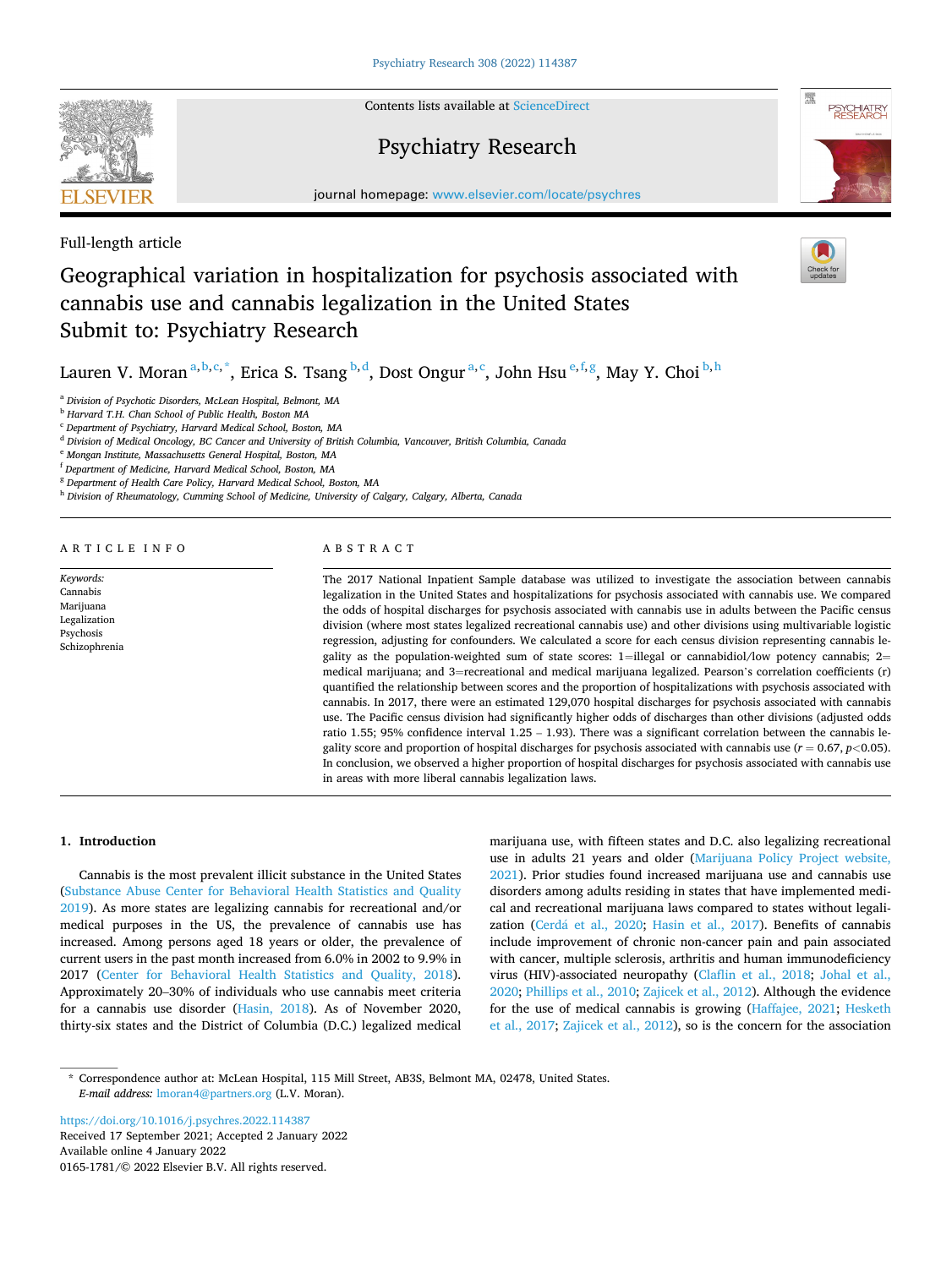between cannabis use and psychotic disorders (Andréasson et al., 1987; [Henquet et al., 2005](#page-5-0); [van Os, 2002\)](#page-6-0). There is currently a paucity of research on the impact of cannabis legalization on the risk of psychosis.

Psychotic disorders typically start in adolescence or young adulthood, with a substantial proportion of patients having difficulty completing education, maintaining employment and living independently as well as an increased risk of suicide and homelessness [\(Chong](#page-5-0)  [et al., 2009](#page-5-0); [Folsom et al., 2005](#page-5-0); [Marwaha and Johnson, 2004](#page-6-0); [Palmer](#page-6-0)  [et al., 2005; Ramsay et al., 2012](#page-6-0)). Increased cannabis use could lead to a higher rate of hospitalizations for psychosis by increasing the risk of developing an initial episode of psychosis, precipitating acute toxic reactions with psychotic symptoms, or increasing the likelihood of hospitalization for those with pre-existing psychotic disorders. There is nearly a four-fold risk increase in risk of developing schizophrenia or other psychotic disorders among heavy users of cannabis compared to non-users [\(Marconi et al., 2016\)](#page-6-0). Daily use and higher potency cannabis with greater levels of tetrahydrocannabinol (THC) confers the highest risk of developing a psychotic disorder [\(Di Forti et al., 2009](#page-5-0)). Randomized controlled studies reveal that acute administration of THC in healthy individuals is associated with induction of psychotic symptoms (D'[Souza et al., 2004\)](#page-5-0). Finally, existing research shows that patients with schizophrenia who use cannabis are more likely to experience relapses requiring hospitalization ([van Dijk et al., 2012](#page-6-0)).

We conducted a cross-sectional nationwide study to examine the association between geographical variation in hospitalizations for psychosis associated with cannabis use and cannabis legalization policies in 2017. We hypothesized that census divisions with more liberal cannabis legalization policies would have a greater rate of hospitalizations for psychosis with cannabis use. If our hypothesis is confirmed, this initial study will justify the need for follow-up studies using longitudinal statelevel data to examine impact of state policies on trends in psychosis associated with cannabis use.

#### **2. Methods**

## *2.1. Data source and study population*

This cross-sectional study used hospital discharge data from the 2017 National Inpatient Sample (NIS), Healthcare Cost and Utilization Project (HCUP), Agency for Healthcare Research and Quality [\(Agency for](#page-5-0)  [Healthcare Research and Quality, 2017](#page-5-0)). The NIS utilizes a complex sampling design that samples 20% of hospital discharges from state hospital discharge databases in 47 states and D.C. Hospital discharges are stratified by census division, hospital location (urban or rural), teaching status, ownership and bed size. The complex sampling design allows for national estimates, as the sampling frame covers 96% of hospital discharges and more than 97% of the U.S. population. Billing data submitted by hospitals provide International Classification of Diseases, Tenth Revision, Clinical Modification (ICD-10-CM) diagnosis codes for each hospitalization. The study population includes hospital

discharges for adults between the ages of 18 and 64 years. This research is exempt from Institutional Review Board approval as it is minimal risk and limited to use of previously collected de-identified information.

# *2.2. Exposure*

The NIS provides geographical data on census divisions but lacks information on individual states. The United States is composed of nine census divisions defined by the U.S. Census Bureau: New England, Mid-Atlantic, East North Central, West North Central, South Atlantic, East South Central, West South Central, Mountain and Pacific (Fig. 1A). Exposure was categorized as hospital discharges in the Pacific census division compared to the reference group of all other census divisions. The Pacific census division was the only division where most states legalized recreational and marijuana use by 2017 (Fig. 1B). The Pacific division is comprised of five states including four states that have legalized recreational use in adults 21 years and older as well as medical marijuana use (California, Oregon, Washington and Alaska) and one state (Hawaii) that has legalized medical marijuana only.

# *2.3. Cannabis legalization*

The status of implementation of cannabis legalization in each state by 2017 was determined by review of the National Conferences of State Legislature website on medical marijuana laws, individual state statutes and the Marijuana Policy Project's state information websites ([Mari](#page-6-0)[juana Policy Project, 2021;](#page-6-0) [National Conference of State Legislatures,](#page-6-0)  [2021\)](#page-6-0). We categorized each state based on implementation of legalization into three groups: 1) cannabis was illegal or medical cannabis programs restricted to cannabidiol (CBD)/low potency cannabis, 2) standard medical marijuana legalized (no potency restrictions), and 3) recreational and marijuana use was legalized. States where laws allowed personal cultivation were considered to have implemented cannabis legalization. For states restricting access to dispensaries, if dispensaries were open by 2017, they were considered to have implemented cannabis legalization. We grouped states that only legalized CBD/low potency cannabis with illegal states as these states generally restricted access to a small group of patients with refractory seizure disorders that failed conventional therapies. Cannabis legalization status established by this methodology is consistent with prior publications on medical and recreational cannabis legalization covering 2017 time period [\(Borodovsky](#page-5-0)  [et al., 2017;](#page-5-0) [Shi and Liang, 2020\)](#page-6-0). A detailed table of 2017 legalization status for each state can be found in Supplementary Table 1.

### *2.4. Outcome*

The outcome of interest was the proportion of hospitalizations for psychosis associated with cannabis use out of all hospital discharges in individuals aged 18 to 64 years. We defined psychosis associated with cannabis use with ICD-10-CM diagnosis codes for cannabis-induced



**Fig. 1.** A. Nine hospital census divisions represented in the National Inpatient Sample (NIS). B. Status of implementation of cannabis legalization laws in the United States in 2017 by state: illegal or cannabidiol (CBD)/low potency cannabis; standard medical marijuana, recreational and medical marijuana.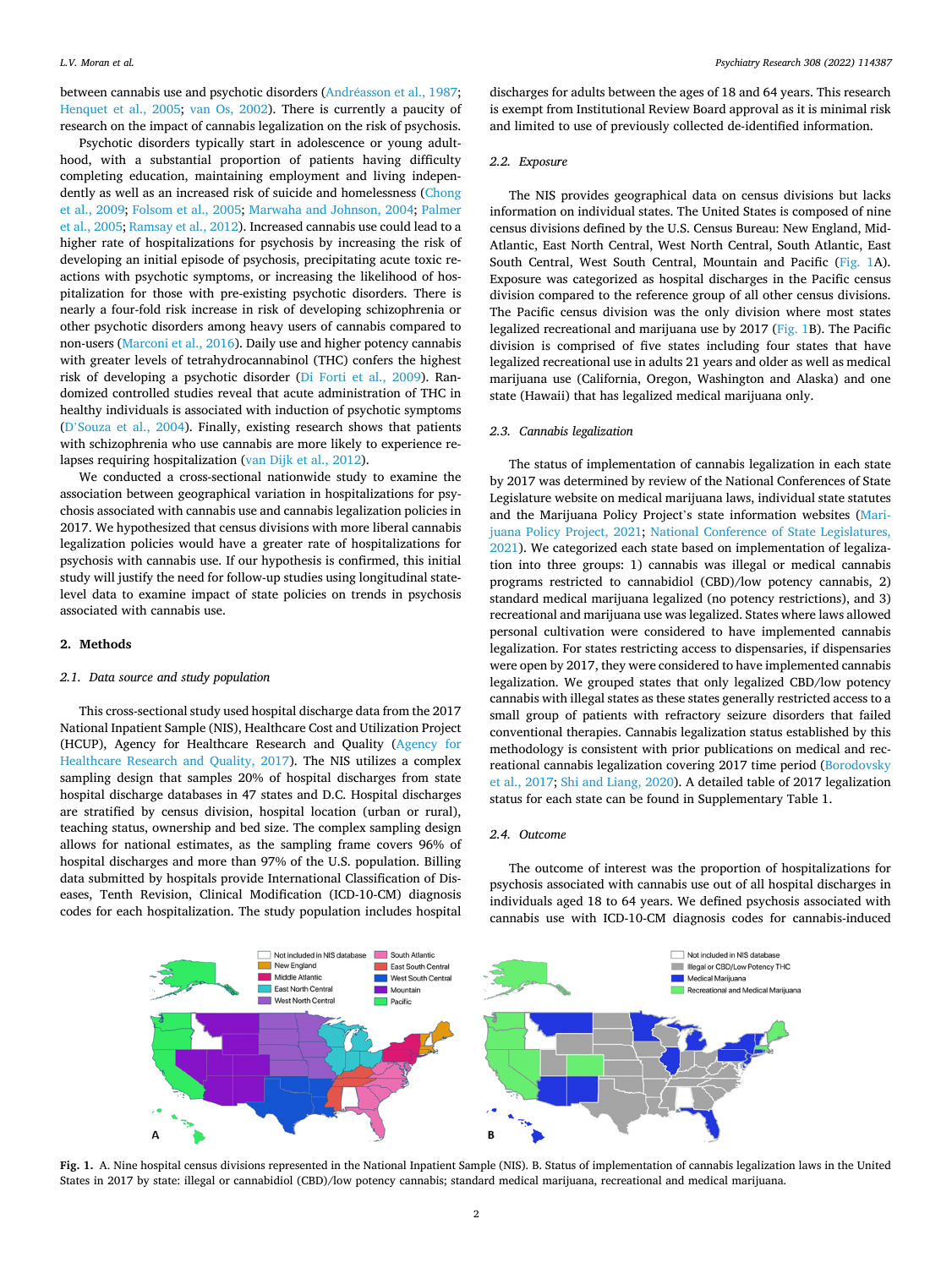psychotic disorder (F12.15x, F12.25x, F12.95x) OR a combination of cannabis use disorder/poisoning (F12.x, T40.7x) and psychosis. Psychosis was defined as unspecified psychosis (F28, F29), brief psychotic disorder (F23), delusional disorder (F22), schizophrenia spectrum disorders (F20), schizoaffective disorder (F25), hallucinations (R44.0–3) and major depressive disorder or bipolar disorder with psychotic features (F32.3, F33.3, F30.2, F31.2, F31.5, F31.64).

## *2.5. Potential confounders*

Covariates included age, sex, race, and hospital location (rural, urban non-teaching or urban teaching), socioeconomic status (income quartile based on median household income for patient's ZIP code) derived from NIS variables. We included binary variables denoting presence or absence of disorders based on ICD-10-CM codes for substance use and psychiatric disorders: alcohol use disorder, other substance use disorder, nicotine use disorder, depression or anxiety, posttraumatic stress disorder (PTSD) and other psychiatric illness. We also included covariates for illnesses consistently identified in medical marijuana laws as debilitating conditions that are prerequisites for treatment: arthritis, cancer, HIV or acquired immunodeficiency syndrome (AIDS), multiple sclerosis, Parkinson's disease, epilepsy, cachexia, nausea/vomiting, inflammatory bowel disorders (Crohn's disease or ulcerative colitis) and chronic pain. ICD-10-CM codes used to define these covariates can be found in Supplementary Table 2.

# *2.6. Statistical analysis*

Survey techniques were used for all analyses to account for the complex survey design. Sampling weights for discharges were provided by the NIS to obtain national estimates with unbiased standard errors. Analyses were performed with STATA version 15.1. Missing indicators were used to handle missing data from three variables: sex (0.01%), race (3.75%), and income quartile (1.89%).

#### *2.6.1. Primary analysis*

Demographic factors and characteristics of the hospital discharges from the Pacific and other census divisions were compared. For the primary analysis, odds ratios (OR) and 95% confidence intervals (CI) were computed using logistic regression to compare the odds of hospital discharges for psychosis associated with cannabis use in the Pacific versus other census divisions. Univariable and multivariable models that include covariates specified above were used to provide unadjusted and adjusted estimates, respectively.

## *2.6.2. Secondary analysis*

For each census division, we calculated a Census Division Cannabis Legality Score as the population-weighted sum of state legality scores for each state within a division. State population and census division population for individuals age 18 – 64 years were obtained from U.S. Census data for 2017 [\(U.S. Census Bureau, 2017\)](#page-6-0). Each state was assigned a cannabis legality score of  $1 =$  illegal or CBD/low potency cannabis only,  $2 =$  standard medical marijuana (no potency restrictions) and  $3 =$  recreational and medical use. The Census Division Cannabis Legality Score was calculated as

$$
\sum_{n=1}^{k} \left( \frac{\text{state population}}{\text{total population of census division}} \right) * \text{State legally score}
$$

where  $k =$  number of states within a census division. The possible range of values for the Census Division Cannabis Legality Score is 1 to 3, where 1 represents all states within a division have not implemented legalization of cannabis or are restricted to CBD/low potency cannabis, and 3 represents all states within a division have implemented legalization of recreational and medical cannabis use. Scores for each state and census division are provided in Supplementary Table 1. Pearson's correlation

coefficients were calculated to estimate the relationship between the proportion of hospitalizations within each census division with diagnosis of psychosis associated with cannabis use (model adjusted) and the Census Division Cannabis Legality Score. This analysis is considered exploratory; due to the complex sampling design, the proportion of hospitalizations in a census division from a given state may not precisely reflect state's proportion of hospitalizations.

To validate the Census Division Cannabis Legality Score, we used state-wide estimates of cannabis measures obtained from the National Survey on Drug Use and Health (NSDUH) estimates for 2017–2018 ([Substance Abuse and Mental Health Services Administration, 2019](#page-6-0)). For each census division, we used these estimates to calculate the proportion of adults in each census division reporting past month use of cannabis, initial cannabis use, and perception of great harm from past month use of cannabis (see Supplementary Material for details). Pearson correlation coefficients were performed to estimate relationship between the Census Division Cannabis Legality Score and each of these measures.

# *2.6.3. Subgroup analyses*

Additional analyses included interaction terms for age and exposure (Pacific vs. other census divisions) and sex and exposure. Subgroup analyses were performed by age and sex. We divided age into categories by decade with additional division of younger patients into 18 – 20 and 21 – 29 years of age as recreational marijuana legalization is limited to adults 21 years and older.

### *2.6.4. Sensitivity analyses*

Modified Exposure/Outcome Definitions: As a sensitivity analysis, we defined the exposure as a categorical variable with each census division compared to the reference East South Central division, where all states only legalized CBD or low potency cannabis with limited THC content limited to patients with refractory seizures. Univariable and multivariable logistic regression models using the pre-specified covariates were used to estimate odds ratios comparing the odds of risk of psychosis associated with cannabis use for each census divisions compared to the reference East South Central division.

As prior literature demonstrates a relationship between cannabis use and development of non-affective psychotic disorders (Lø[berg et al.,](#page-6-0)  [2014\)](#page-6-0), we repeated the primary analysis excluding diagnoses for affective psychosis or hallucinations from the outcome definition (i.e., excluded F32.3, F33.3, F30.2, F31.2, F31.5, F31.64, R44.0–3). In addition, cannabis use may be inconsistently coded when individuals are hospitalized for psychosis. We compared the odds of psychosis and non-affective psychosis between the Pacific versus other census divisions overall, regardless of whether a cannabis use disorder/poisoning diagnosis was present.

# **3. Results**

# *3.1. Study population*

The sample included 25,814 discharges for psychosis associated with cannabis use, yielding a national estimate of 129,070 hospital discharges for psychosis associated with cannabis use in the year 2017 alone. Demographic and clinical characteristics associated with hospital discharges in the Pacific and other census divisions are presented in [Table 1](#page-3-0). There were 479,071 hospital discharges (13.9%) within the Pacific census division, compared to 2979,171 in other census divisions. Age distribution and gender were comparable between the two groups. Rates of alcohol use disorder were similar at 7.9% and 8.3% in the Pacific and other census divisions, respectively. Hospital discharges from the Pacific census division were more likely to occur in an urban location, involve patients of Hispanic or Asian/Pacific Islander race and of higher income quartile, were less likely to involve patients of Black race and more commonly had diagnosis codes for smoking or depression/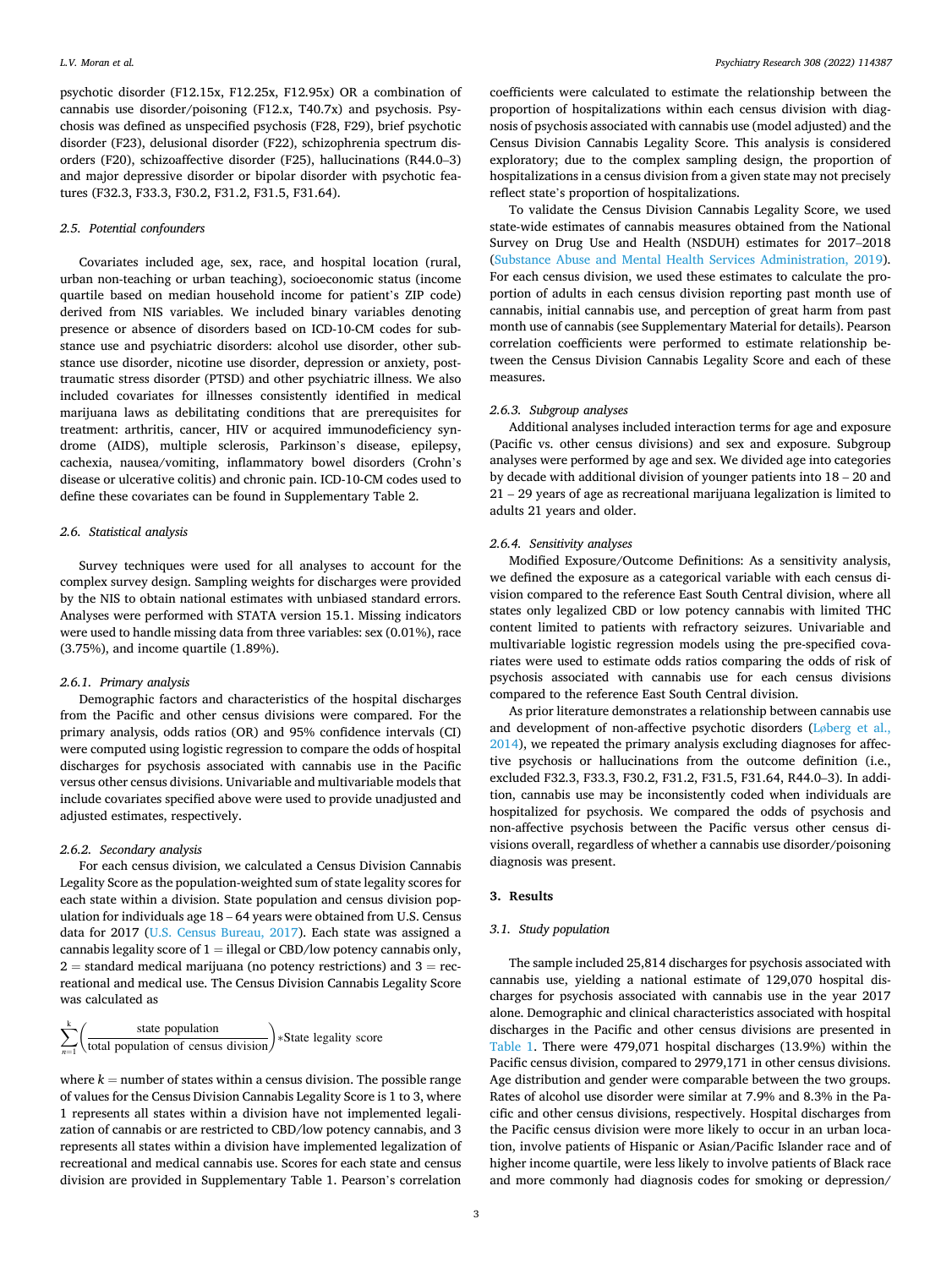#### <span id="page-3-0"></span>**Table 1**

Baseline characteristics of hospital discharges by census division.

|                                        | Pacific Census         | Other Census    |
|----------------------------------------|------------------------|-----------------|
|                                        | Division $N = 479,071$ | Divisions $N =$ |
|                                        |                        | 2979,171        |
| Age, n (%)                             |                        |                 |
| $18 - 20$ years                        | 16,031(3.4)            | 102,232 (3.4)   |
| $21 - 29$ years                        | 90,194 (18.8)          | 540,128 (18.1)  |
| $30 - 39$ years                        | 111,962 (23.3)         | 604,979 (20.3)  |
| $40 - 49$ years                        | 73,964 (15.4)          | 477,670 (16.0)  |
| $50 - 59$ years                        | 115,634 (24.1)         | 778,788 (26.1)  |
| $60 - 64$ years                        | 71,286 (14.9)          | 475,374 (16.0)  |
| Female sex, n (%)                      | 293,599 (61.3)         | 1795,345 (60.3) |
| Race, n (%)                            |                        |                 |
| White                                  | 221,464 (46.2)         | 1764,239 (59.2) |
| Black                                  | 44,045 (9.2)           | 586,004 (19.7)  |
| Hispanic                               | 139,579 (29.1)         | 327,467 (11.0)  |
| Asian/Pacific Islander                 | 45,339 (9.5)           | 55,605 (1.9)    |
| Other                                  | 20,870 (4.4)           | 124,087 (4.2)   |
| Income level, n (%)                    |                        |                 |
| 0-25th percentile                      | 95,934 (20.0)          | 1017,201 (34.1) |
| 26-50th percentile                     | 110,583 (23.1)         | 782,419 (26.3)  |
| 51-75th percentile                     | 128,247 (26.8)         | 642,765 (21.6)  |
| 76-100th percentile                    | 124,952 (26.1)         | 490,647 (16.5)  |
| Location of hospital, n (%)            |                        |                 |
| Rural                                  | 14,398 (3.0)           | 268,578 (9.0)   |
| Urban (non-teaching)                   | 144,580 (30.2)         | 607,256 (20.4)  |
| Urban (teaching)                       | 320,093 (66.8)         | 2103,337 (70.6) |
| Alcohol use disorder, n (%)            | 37,735 (7.9)           | 247,929 (8.3)   |
| Other substance use disorder, n<br>(%) | 44,928 (9.4)           | 234,912 (7.9)   |
| Smoking, n (%)                         | 76,397 (16.0)          | 686,336 (23.0)  |
| Depression/Anxiety, n (%)              | 84,954 (17.7)          | 704,686 (23.7)  |
| PTSD, $n$ $(\%)$                       | 10,835(2.3)            | 90,279 (3.0)    |
| Other psychiatric disorder, n (%)      | 2570 (0.5)             | 18,737 (0.6)    |
| Debilitating conditions required       |                        |                 |
| for medical cannabis use               |                        |                 |
| Arthritis, n (%)                       | 28,935 (6.0)           | 231,609 (7.8)   |
| Cancer, n (%)                          | 23,707 (5.0)           | 146,841 (4.9)   |
| HIV/AIDS, n (%)                        | 2709 (0.6)             | 19,808 (0.7)    |
| Multiple sclerosis, n (%)              | 2164 (0.5)             | 18,973 (0.6)    |
| Parkinson's Disease, n (%)             | 1076 (0.2)             | 6658 (0.2)      |
| Epilepsy, n (%)                        | 17,820 (3.7)           | 125,476 (4.2)   |
| Nausea and vomiting, n (%)             | 9194 (1.9)             | 66,581 (2.2)    |
| Cachexia, n (%)                        | 2840 (0.6)             | 17,001 (0.6)    |
| Glaucoma, n (%)                        | 2134 (0.5)             | 14,788 (0.5)    |
| Inflammatory bowel disease, n<br>(%)   | 4865 (1.0)             | 38,381 (1.3)    |
| Chronic pain, n (%)                    | 37,417 (7.8)           | 237,036 (8.0)   |

PTSD = post-traumatic stress disorder. n is the study sample size with weighted  $\frac{0}{0}$ .

anxiety. Rates for conditions for which medical cannabis is indicated including arthritis, cancer, HIV/AIDS, multiple sclerosis, and nausea/ vomiting were largely comparable between the Pacific and other census divisions.

# *3.2. Primary analysis*

Hospitalizations for psychosis associated with cannabis use were more likely to occur in the Pacific division than other census divisions with an unadjusted OR of  $1.32$  (95% CI  $1.01 - 1.72$ ) and adjusted OR of 1.55 (95% CI 1.25 – 1.93), after adjusting for demographics, hospital characteristics and presence of other disorders (Table 2).

### *3.3. Census division cannabis legality score*

The division with the highest Census Division Cannabis Legality Score was the Pacific division (2.97) while the divisions with the lowest scores were East South Central and West South Central (1.00) (Supplementary Table 1). We found a significant correlation between the proportion of hospitalizations for psychosis associated with cannabis use and the Census Division Cannabis Legality Score (Fig. 2;  $r = 0.67$ , *p<*0.05).

There were significant positive correlations between the Census Division Cannabis Legality Score and NSDUH estimates of the proportion of individuals with past month cannabis use  $(r = 0.90, p = 0.0008)$  and initial use of cannabis  $(r = 0.80, p = 0.01)$  (Supplementary Figure 1). We also observed a trend between the Census Division Cannabis Legality Score and perception of great harm from past month use of cannabis (*r*=− 0.61, *p* = 0.08), where divisions with more liberal cannabis legalization had a lower perception of harm. These findings from NSDUH estimates support the validity of the Census Division Cannabis Legality Score.



**Census Division Cannabis Legality Score** 

**Fig. 2.** Correlation between percentage of hospitalizations with diagnosis of psychosis associated with cannabis use (adjusted for covariates) in each census division and Census Division Cannabis Legality Score (*r* = 0.67, *p<*0.05). The Census Division Cannabis Legality Score was calculated as sum of state legality scores weighted by proportion of state population in census division. State legality scores were defined as:  $1 =$  illegal or cannabidiol/low potency cannabis,  $2 =$  standard medical marijuana and  $3 =$  recreational and medical marijuana. Census Division Cannabis Legality Scores ranged from 1 – 3.

#### **Table 2**

Psychosis Associated with Cannabis Use and Pacific vs. Other Census Divisions in the 2017 National (Nationwide) Inpatient Sample.

|                                                                                                                                                    | Study Sample<br>Pacific Census<br>Division $N =$<br>479.071 | Other Census<br>Divisions $N =$<br>2979.171 | National Estimates<br>Pacific Census<br>Division $N =$<br>2395.348 | Other Census<br>Divisions $N =$<br>14,895,853 | Unadjusted OR<br>(95% CI)                    | Adjusted OR*<br>(95% CI)                  |
|----------------------------------------------------------------------------------------------------------------------------------------------------|-------------------------------------------------------------|---------------------------------------------|--------------------------------------------------------------------|-----------------------------------------------|----------------------------------------------|-------------------------------------------|
| Psychosis associated with Cannabis Use<br>Hospitalizations, n (%)<br>Other Hospitalizations (Not psychosis<br>associated with cannabis use), n (%) | 4502 (0.94)<br>474,569 (99.1)                               | 21,312 (0.72)<br>2957.859 (99.3)            | 22.510 (0.94)<br>2372.838 (99.1)                                   | 106,560 (0.72)<br>14,789,293 (99.3)           | 1.32(1.01, 1.72)<br>$\overline{\phantom{a}}$ | 1.55 (1.25,<br>1.93)<br>$\hspace{0.05cm}$ |

OR = odds ratio, CI = confidence interval. \*Adjusted for age, sex, race, income quartile, hospital location, alcohol use disorders, other substance use disorders, smoking, depression/anxiety, post-traumatic stress disorder, other psychiatric disorders, arthritis, cancer, HIV/AIDS, multiple sclerosis, Parkinson's disease, epilepsy, nausea/vomiting, cachexia, glaucoma, inflammatory bowel disease and chronic pain. Survey methods were used to derive weighted percentages and standard errors.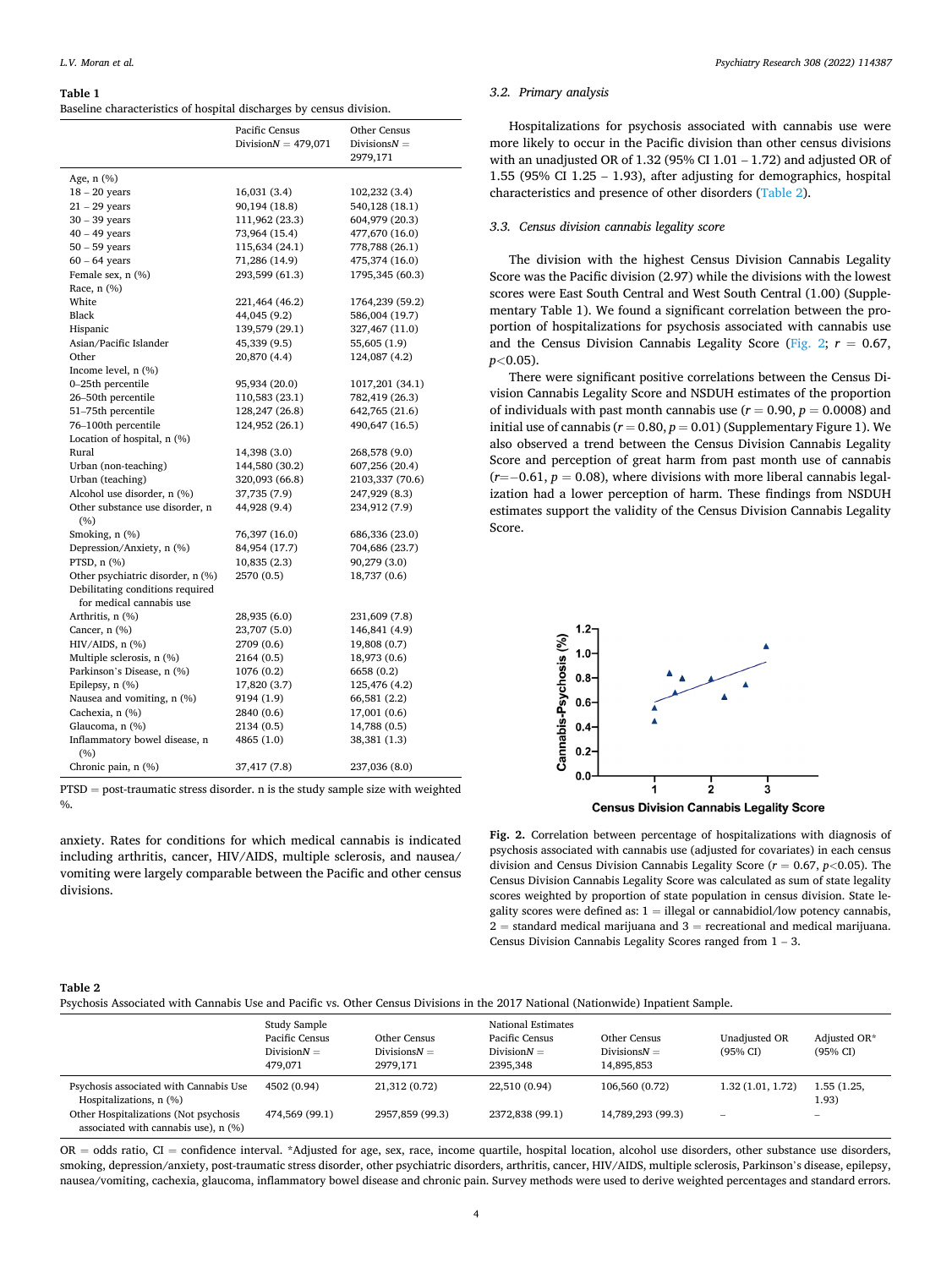# *3.4. Subgroup analyses*

We identified a significant interaction between age and exposure (Pacific vs. other census divisions;  $p = 0.02$ ). Subgroup analyses by age category are presented in Supplementary Table 3 and indicated a greater association between census division and psychosis associated with cannabis use as age increased. Interestingly, hospital discharges from the Pacific census division had a significantly greater odds of having diagnosis of psychosis in all age groups except for age 18 – 20 years (OR 1.22, 95% CI 0.98 – 1.53). There was no significant interaction between exposure and sex  $(p = 0.47)$  with similar adjusted OR for females and males (OR 1.60, 95% CI 1.27 – 2.02 for females; OR 1.52, 95% CI 1.22 – 1.89 for males).

## *3.5. Sensitivity analyses*

Hospitalizations for psychosis associated with cannabis use were significantly more likely to occur in all census divisions compared to East South Central, with the notable exception of West South Central (Table 3). Of note, East and West South Central are the only two census divisions where all states had not implemented legalization of medical or recreational cannabis or restricted medical use to CBD/low potency cannabis.

Hospitalizations for non-affective psychosis associated with cannabis use were also more likely to occur in the Pacific division than other census divisions with an unadjusted OR of 1.47 (95% CI 1.10 – 1.97) and adjusted OR of 1.75 (95% CI 1.38 – 2.22). Hospitalizations for psychosis and non-affective psychosis, regardless of whether cannabis use diagnosis was present, were also more likely to occur in the Pacific division compared to other census divisions [psychosis overall: adjusted OR 1.32 (95% CI 1.12 – 1.57); non-affective psychosis: adjusted OR 1.45 (95% CI 1.21 – 1.73)].

# **4. Discussion**

This nationwide study identified a greater proportion of hospital discharges for psychosis associated with cannabis use in the Pacific census division, the area with the most liberal cannabis legalization policies in the United States. We found a significant correlation between the proportion of hospitalizations for psychosis associated with cannabis use within each division and the Census Division Cannabis Legality Score, a novel score that we developed and validated to represent the status of cannabis legalization within each census division, suggesting that areas that implemented more liberal cannabis legalization policies were more likely to have a greater proportion of discharges for psychosis associated with cannabis use. Consistent with our hypothesis, each census division had a greater proportion of hospitalizations for psychosis

#### **Table 3**

Psychosis Associated with Cannabis Use and Census Division vs. East South Central in the 2017 National Inpatient Sample.

| <b>Census Division</b> | Unadjusted OR (95% CI) | Adjusted OR (95% CI)* |
|------------------------|------------------------|-----------------------|
| Pacific                | 2.03(1.33, 3.10)       | 2.46 (1.75, 2.09)     |
| New England            | 1.55 (1.06, 2.27)      | 1.70 (1.24, 2.32)     |
| Mid-Atlantic           | 1.86 (1.30, 2.66)      | 1.81 (1.35, 2.44)     |
| East North Central     | 1.78 (1.24, 2.58)      | 1.83 (1.36, 2.47)     |
| West North Central     | 1.92 (1.32, 2.80)      | 1.92 (1.42, 2.58)     |
| South Atlantic         | 1.62(1.13, 2.33)       | 1.54 (1.15, 2.07)     |
| Mountain               | 1.28 (0.83, 1.98)      | 1.45 (1.01, 2.09)     |
| West South Central     | 0.98(0.67, 1.45)       | 1.25 (0.91, 1.71)     |
| East South Central     |                        |                       |

 $OR = odds ratio, CI = confidence interval. * Adjusted for age, sex, race, income$ quartile, hospital location, alcohol use disorders, other substance use disorders, smoking, depression/anxiety, post-traumatic stress disorder, other psychiatric disorders, arthritis, cancer, HIV/AIDS, multiple sclerosis, Parkinson's disease, epilepsy, nausea/vomiting, cachexia, glaucoma, inflammatory bowel disease and chronic pain.

associated with cannabis use compared to the East South Central division, the region with the most restrictive laws, except for the West South Central division. The West South Central division was the only other census division where all states only legalized CBD/low potency cannabis use or cannabis use was fully illegal.

Our findings are consistent with studies identifying an increase in cannabis use and cannabis use disorders in states that have legalized medical and/or recreational marijuana (Cerdá [et al., 2020](#page-5-0); Haffajee, [2021; Hasin et al., 2017](#page-5-0)), as well as studies finding an increased risk of poisoning following commercialization of recreational cannabis use and increased hospitalizations associated with cannabis legalization [\(Davis](#page-5-0)  [et al., 2016](#page-5-0); [Shi and Liang, 2020\)](#page-6-0). However, this is the first study to specifically examine the association between cannabis legalization and hospital discharges for psychosis associated with cannabis use. Increased hospitalizations for psychosis in areas experiencing an increase in cannabis use or cannabis use disorders associated with legalization could be due to multiple reasons. First, multiple cohort studies have found that individuals who are daily users of cannabis have an increased risk of psychosis and schizophrenia (Andréasson et al., 1987; [Henquet et al., 2005](#page-5-0); [van Os, 2002\)](#page-6-0). A case control study identified an increased risk of heavy cannabis use in those with first episode psychosis, with a greater association in those who used cannabis with high levels of THC [\(Di Forti et al., 2009](#page-5-0)). In a study of European cities, the incidence of psychosis in various cities was correlated with local prevalence of daily cannabis use and high potency cannabis use ([Di Forti](#page-5-0)  [et al., 2019](#page-5-0)). Secondly, patients without pre-existing history of psychosis may experience an acute self-limited toxic reaction to cannabis with psychotic symptoms, consistent with studies showing that acute administration of THC in healthy individuals leads to an increase in psychotic-like symptoms (D'[Souza et al., 2004](#page-5-0)). Finally, patients with pre-existing psychotic disorders such as schizophrenia have been shown to be more likely to experience a relapse requiring hospitalization if they are using cannabis [\(van Dijk et al., 2012\)](#page-6-0). By studying hospitalizations, this study focuses on serious cases of psychosis with diagnosis codes that link psychosis to cannabis use.

Multiple studies have consistently shown that legalization of medical marijuana and recreational marijuana are associated with an increase in cannabis use and cannabis use disorders in adults (Cerdá [et al., 2020](#page-5-0); [Haffajee, 2021](#page-5-0); [Hasin et al., 2017\)](#page-5-0), but not adolescents [\(Sarvet et al.,](#page-6-0)  [2018\)](#page-6-0). In our study, the proportion of hospitalization discharges for psychosis associated with cannabis use was significantly higher in the Pacific Division than other census divisions in all age groups except for those 18 – 20 years of age. Since legalization of recreational use is limited to adults 21 years and older, this finding is suggestive of a possible association between hospitalizations for psychosis and recreational legalization more so than medical marijuana legalization. A previous study of the impact of recreational legalization on cannabis use did not find any changes in cannabis use or use disorders in adults 18 – 25 years but did not divide this group of adults into those legally impacted (21 years and older) (Cerdá et al.,  $2020$ ). This same study found no increase in use or frequent use in the past month in adolescents age 12–17 years after recreational legalization with a slight increase in cannabis use disorders, which the authors acknowledged may have been due to time-varying confounding. In contrast, in adults 26 years and older, legalization of recreational marijuana was associated with an increase in past month use, past-month frequent use, and cannabis use disorders. This constellation of findings suggest that recreational legalization increases cannabis use and adverse consequences of cannabis use in adults who are legally impacted by laws.

A strength of this study is the large sample size that facilitates detection of rare events. The complex sampling design allows for national estimates, with an estimated 129,070 hospitalizations for psychosis associated with cannabis use in the year 2017 alone. Our findings are strengthened by consistency of results from primary, secondary and sensitivity analyses even after adjusting for covariates reflecting demographic factors, hospital characteristics and presence of other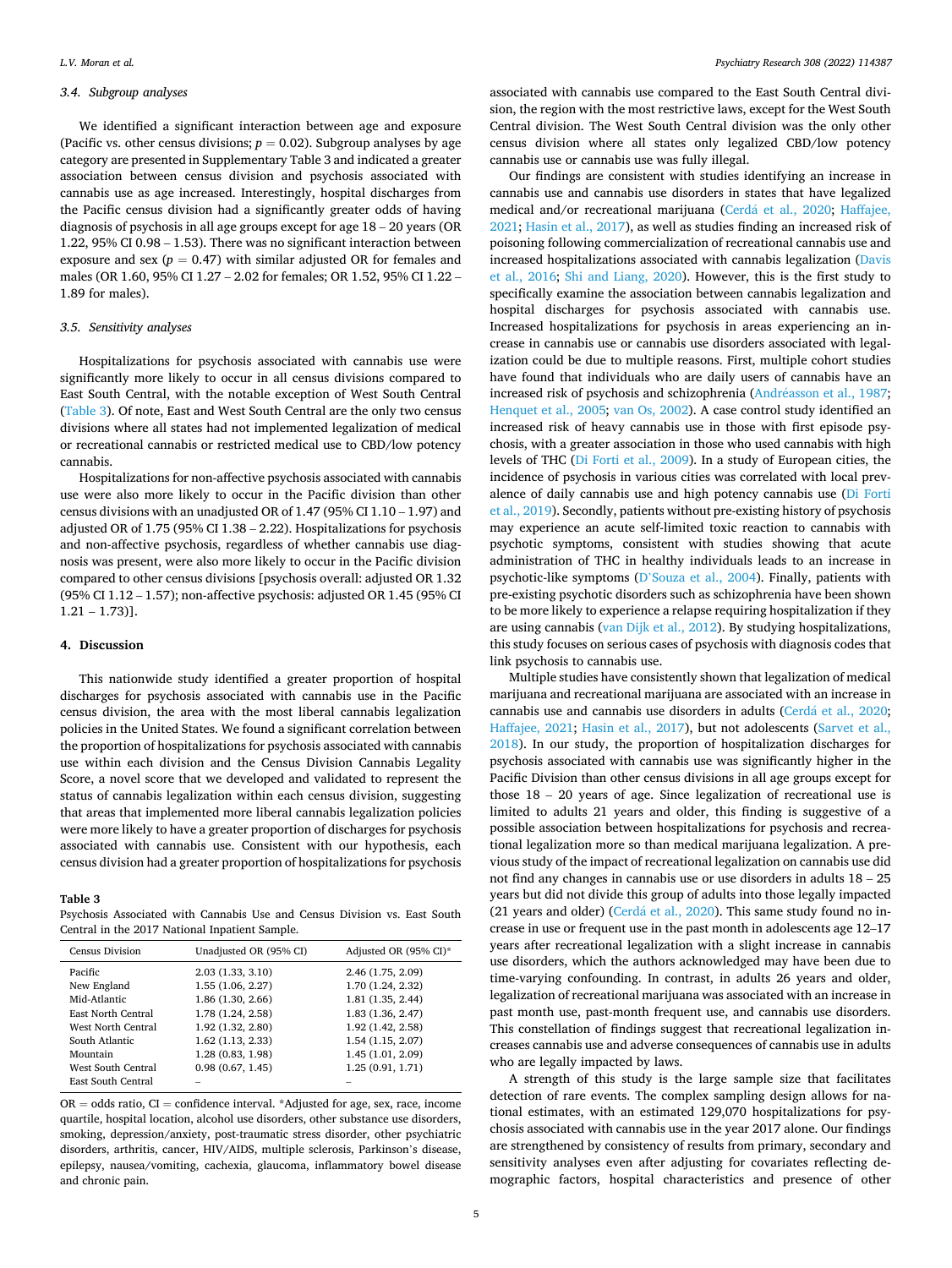<span id="page-5-0"></span>disorders associated with psychosis or cannabis use. We constructed a novel Census Division Cannabis Legality Score and found a significant correlation between these scores and the proportion of hospital discharges for psychosis associated with cannabis use within census divisions. This score was validated by correlations with NSDUH estimates of cannabis use measures. If confirmed, the finding of increased psychosis with cannabis legalization is an important consideration when weighing the risks and benefits of such policies, with appropriate education of the public of such risk and strengthening of support programs for psychosis associated with cannabis use when laws are enacted.

This study has several limitations including the cross-sectional design and restriction to one year of hospital data. The database of hospital discharges does not have subject-level data, such that a patient hospitalized more than once in 2017 will be represented as multiple hospital discharges. Diagnoses were limited to ICD-10-CM billing data, and hospital discharges for psychosis may have under-reporting of cannabis use or other medical comorbidities. NIS data has no information on the potency of cannabis used by patients, and strains of cannabis differ in terms of the quantity of THC and CBD (ElSohly et al., 2016). This study is also limited by the lack of state-specific data, as there is heterogeneity in state cannabis policies within census divisions. Any association between legalization policies and hospitalizations for psychosis associated with cannabis use may be due to other factors such as increased potency of cannabis over time ([National Academies of Sci](#page-6-0)[ences, Engineering, and Medicine et al., 2017\)](#page-6-0) or increases in perceived safety of cannabis (Compton et al., 2016; [Pacek et al., 2015\)](#page-6-0). It is possible that other unmeasured factors may be responsible for our findings; for example, California, the largest state in the Pacific census division, has a high rate of homelessness, with 1.9 times the national rate ([The Council of Economic Advisers, 2019](#page-6-0)). Individuals who are homeless are disproportionately afflicted with substance use disorders and serious mental illnesses such as schizophrenia (Fischer and Breakey, 1991; Folsom and Jeste, 2002). Future studies employing a longitudinal design using state data to examine trends in psychosis over time associated with cannabis use and legalization are required.

In summary, this is the first cross-sectional population-based study of hospital discharges that revealed there is geographic variation in hospitalizations for psychosis associated with cannabis use that was associated with implementation of cannabis legalization policies. Given the rapid changes in legislative landscape, there is a need for further longitudinal research to better understand the nature of the relationship between cannabis legalization and the risk of psychosis.

# **5. CRedit author statement**

All authors edited and approved the final manuscript.

# **6. Funding**

This research was supported by grants from the National Institute of Mental Health (K23MH110564, R01MH122427 to Lauren Moran) and by the Laboratory for Early Psychosis (LEAP) center (P50 MH115846 to Dost Ongur and John Hsu; pilot grant to Lauren Moran).

# **CRediT authorship contribution statement**

**Lauren V. Moran:** Conceptualization, Software, Data curation, Formal analysis, Writing – original draft. **Erica S. Tsang:** Conceptualization, Software, Data curation, Formal analysis, Writing - review  $\&$ editing. **Dost Ongur:** Supervision, Writing – review & editing. **John Hsu:** Supervision, Writing – review & editing. **May Y. Choi:** Conceptualization, Software, Data curation, Formal analysis, Writing – review & editing.

## **Declaration of Competing Interest**

All authors report no conflicts of interest.

## **Acknowledgments**

The authors would like to thank Dr. Ellen McCarthy and Aaron Fleishman, MPH for input on study design and statistical analyses.

# **Supplementary materials**

Supplementary material associated with this article can be found, in the online version, at doi:[10.1016/j.psychres.2022.114387.](https://doi.org/10.1016/j.psychres.2022.114387)

#### **References**

- Agency for Healthcare Research and Quality, 2017. HCUP National Inpatient Sample (NIS). Healthcare Cost and Utilization Project (HCUP). [https://www.hcup-us.ahrq.](https://www.hcup-us.ahrq.gov/db/nation/nis/nisdbdocumentation.jsp)  [gov/db/nation/nis/nisdbdocumentation.jsp](https://www.hcup-us.ahrq.gov/db/nation/nis/nisdbdocumentation.jsp) (accessed 01 October 2020).
- Andréasson, S., Engström, A., Allebeck, P., et al., 1987. Cannabis and schizophrenia a longitudinal study of swedish conscripts. Lancet 330, 1483–1486. [https://doi.org/](https://doi.org/10.1016/S0140-6736(87)92620-1) [10.1016/S0140-6736\(87\)92620-1.](https://doi.org/10.1016/S0140-6736(87)92620-1)
- Borodovsky, J.T., Lee, D.C., Crosier, B.S., et al., 2017. U.S. cannabis legalization and use of vaping and edible products among youth. Drug Alcohol Depend. 177, 299–306. <https://doi.org/10.1016/j.drugalcdep.2017.02.017>.
- Center for Behavioral Health Statistics and Quality, 2018. 2017 National Survey on Drug Use and Health: Detailed Tables. Substance Abuse and Mental Health Services Administration, Rockville, MD. [https://www.samhsa.gov/data/report/2018-ns](https://www.samhsa.gov/data/report/2018-nsduh-detailed-tables)  [duh-detailed-tables](https://www.samhsa.gov/data/report/2018-nsduh-detailed-tables) (accessed 05 July 2021).
- Cerdá, M., Mauro, C., Hamilton, A., Levy, N.S., et al., 2020. Association between recreational marijuana legalization in the United States and changes in marijuana use and cannabis use disorder from 2008 to 2016. JAMA Psychiatry 77, 165. [https://](https://doi.org/10.1001/jamapsychiatry.2019.3254)  [doi.org/10.1001/jamapsychiatry.2019.3254.](https://doi.org/10.1001/jamapsychiatry.2019.3254)
- Chong, S.A., Subramaniam, M., Lee, I.-.M., et al., 2009. Academic attainment: a predictor of psychiatric disorders? Soc. Psychiatry Psychiatr. Epidemiol. 44, 999–1004.  $\frac{1}{\sqrt{6}}$ oi.org/10.1007/s00127-009-002
- Claflin, S.B., van der Mei, I.A.F., Taylor, B.V., 2018. Complementary and alternative treatments of multiple sclerosis: a review of the evidence from 2001 to 2016. J. Neurol. Neurosurg. Psychiatry 89, 34–41. [https://doi.org/10.1136/jnnp-2016-](https://doi.org/10.1136/jnnp-2016-314490)  [314490](https://doi.org/10.1136/jnnp-2016-314490).
- Compton, W.M., Han, B., Jones, C.M., Blanco, C., Hughes, A., 2016. Marijuana use and use disorders in adults in the USA, 2002–14: analysis of annual cross-sectional surveys. Lancet Psychiatry 3, 954–964. [https://doi.org/10.1016/S2215-0366\(16\)](https://doi.org/10.1016/S2215-0366(16)30208-5)  30208-
- Davis, J.M., Mendelson, B., Berkes, J.J., et al., 2016. Public health effects of medical marijuana legalization in Colorado. Am. J. Prev. Med. 50, 373–379. [https://doi.org/](https://doi.org/10.1016/j.amepre.2015.06.034)  [10.1016/j.amepre.2015.06.034](https://doi.org/10.1016/j.amepre.2015.06.034).
- Di Forti, M., Morgan, C., Dazzan, P., et al., 2009. High-potency cannabis and the risk of psychosis. Br. J. Psychiatry J. Ment. Sci. 195, 488–491. [https://doi.org/10.1192/bjp.](https://doi.org/10.1192/bjp.bp.109.064220)  [bp.109.064220.](https://doi.org/10.1192/bjp.bp.109.064220)
- Di Forti, M., Quattrone, D., Freeman, T.P., et al., 2019. The contribution of cannabis use to variation in the incidence of psychotic disorder across Europe (EU-GEI): a multicentre case-control study. Lancet Psychiatry 6, 427–436. [https://doi.org/](https://doi.org/10.1016/S2215-0366(19)30048-3) [10.1016/S2215-0366\(19\)30048-3.](https://doi.org/10.1016/S2215-0366(19)30048-3)
- D'Souza, D.C., Perry, E., MacDougall, L., et al., 2004. The psychotomimetic effects of intravenous delta-9-tetrahydrocannabinol in healthy individuals: implications for psychosis. Neuropsychopharmacol 29, 1558–1572. [https://doi.org/10.1038/sj.](https://doi.org/10.1038/sj.npp.1300496)  [npp.1300496](https://doi.org/10.1038/sj.npp.1300496).
- ElSohly, M.A., Mehmedic, Z., Foster, S., et al., 2016. Changes in cannabis potency over the last 2 decades (1995–2014): analysis of current data in the United States. Biol. Psychiatry 79, 613–619. <https://doi.org/10.1016/j.biopsych.2016.01.004>.
- Fischer, P.J., Breakey, W.R., 1991. The epidemiology of alcohol, drug, and mental disorders among homeless persons. Am. Psychol. 46, 1115–1128. [https://doi.org/](https://doi.org/10.1037//0003-066x.46.11.1115) [10.1037//0003-066x.46.11.1115.](https://doi.org/10.1037//0003-066x.46.11.1115)
- Folsom, D., Jeste, D.V., 2002. Schizophrenia in homeless persons: a systematic review of the literature: schizophrenia in homeless persons. Acta Psychiatr. Scand. 105, 404–413. <https://doi.org/10.1034/j.1600-0447.2002.02209.x>.
- Folsom, D.P., Hawthorne, W., Lindamer, L., et al., 2005. Prevalence and risk factors for homelessness and utilization of mental health services among 10,340 patients with serious mental illness in a large public mental health system. Am. J. Psychiatry 162, 370–376. <https://doi.org/10.1176/appi.ajp.162.2.370>.
- Haffajee, R., 2021. Cannabis Legalization In The US: Population Health Impacts. Project HOPE. [https://doi.org/10.1377/hpb20210701.500845.](https://doi.org/10.1377/hpb20210701.500845)
- Hasin, D.S., 2018. US epidemiology of cannabis use and associated problems. Neuropsychopharmacology 43, 195–212. [https://doi.org/10.1038/npp.2017.198.](https://doi.org/10.1038/npp.2017.198)
- Hasin, D.S., Sarvet, A.L., Cerdá, M., et al., 2017. US Adult Illicit Cannabis Use, Cannabis Use Disorder, and Medical Marijuana Laws: 1991-1992 to 2012-2013. JAMA Psychiatry 74, 579. <https://doi.org/10.1001/jamapsychiatry.2017.0724>.
- Henquet, C., Krabbendam, L., Spauwen, J., et al., 2005. Prospective cohort study of cannabis use, predisposition for psychosis, and psychotic symptoms in young people. BMJ 330, 11. [https://doi.org/10.1136/bmj.38267.664086.63.](https://doi.org/10.1136/bmj.38267.664086.63)